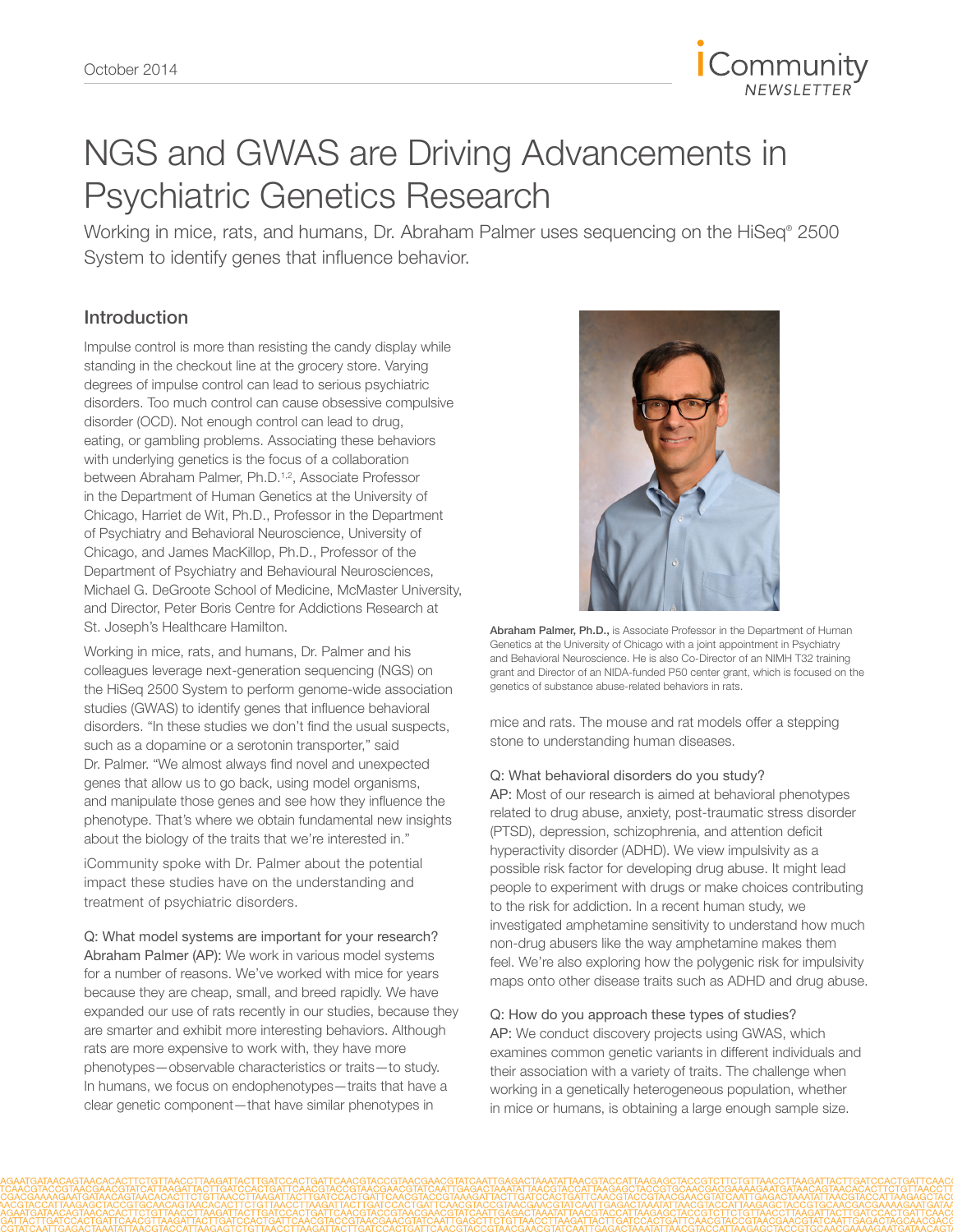We need a large sample size to have enough statistical power to detect the associations, because we don't expect any individual allele to have a large effect on the phenotype. Instead, we expect that there are many alleles contributing only a small fraction of phenotypic variability that we observe. The challenge is balancing the need for sample size without sacrificing the quality of the phenotyping.

#### Q: How do you recruit and test subjects?

AP: In the human impulsivity study, we screened the subjects to make sure that they weren't heavy drug users and that they didn't suffer from any major psychiatric disorders. They completed questionnaires online, as well as performed behavioral tasks in the lab to measure their degree of impulsivity quantitatively. The subjects provided a blood or saliva sample as a source of genomic DNA. We performed genotyping to assess alleles at hundreds of thousands of sites across the genome. We measured variable sites where both alleles are common in human populations. At each of those alleles, we determined whether or not a variation at that site influences variation in the phenotype that we're interested in.

We take a similar approach in rats and mice. We obtain a quantitative measure for a number of different phenotypes and then isolate genomic DNA from the tail tip or spleen, and used that sample to genotype hundreds of thousands of sites across the genome. One of the added benefits of working in animals is that we can measure genome-wide gene expression in trait-relevant brain regions. We can associate phenotypes with genotypes and gene expression, and determine if a particular locus influences a behavioral trait through its influence on the gene expression trait. We can test this hypothesis by manipulating gene expression in the model organisms, and then assessing how the implicated gene affects behavior.

Q: What Illumina technologies have enabled these studies? AP: We've been working with Illumina technology for the past decade. In our early mouse genotyping studies, we customized a GoldenGate® array. More recently, we've relied entirely on NGS with the HiSeq 2500 System for mouse and rat studies. We use a genotyping by sequencing (GBS) protocol. Similarly, we used to use microarrays to measure gene expression in mice and rats. In the last three or four years, we've transitioned to using NGS to perform RNA sequencing (RNA-Seq) to obtain measures of gene expression in the brain quantitatively. In human genetic studies, we continue to use single nucleotide polymorphism (SNP) arrays for genotyping. We're really excited about the Illumina PsychArray.

# "More recently, we've relied entirely on NGS with the HiSeq 2500 System for mouse and rat studies."

#### Q: What are the advantages of GBS over genotyping arrays?

AP: GBS is a good fit for us because there aren't any SNP genotyping array products available for mice and rats with coverage for all the applications we're interested in. GBS is well suited for mice because they have a greater density of polymorphisms, with common alleles occurring at 1 per 100 sites. If you randomly sequenced regions of the mouse genome, you're more likely to come across an informative marker than if you did the same thing in humans.

GBS provides an efficient way to capture polymorphic alleles without having to design an array or select a subset of SNPs in advance. The selection of SNPs carries biases that can confound analysis. GBS gives us a relatively unbiased sampling of SNPs that exist within a particular population. Some SNPs are already known. The ones we're discovering *de novo* are either recent mutations or relatively rare in the mouse strains that have been sequenced to date. Working with Illumina, we've modified GBS to allow us to obtain 100,000 or more SNP genotypes per animal at a low cost.

"Working with Illumina, we've modified GBS to allow us to obtain 100,000 or more SNP genotypes per animal at a low cost."

#### Q: How are you using the Illumina Infinium® PsychArray BeadChip?

AP: The PsychArray is perfect for our human studies. It was designed through a collaboration between Illumina and leading scientists in the field and includes customized content informative for psychiatric traits. When we're looking at intermediate phenotypes it's not clear *a priori* whether content relevant to schizophrenia, smoking, or drug abuse will be of interest. We'd much rather have a product that has all the SNPs previously implicated in psychiatric and behavioral traits represented. Then we don't have to impute key SNPs.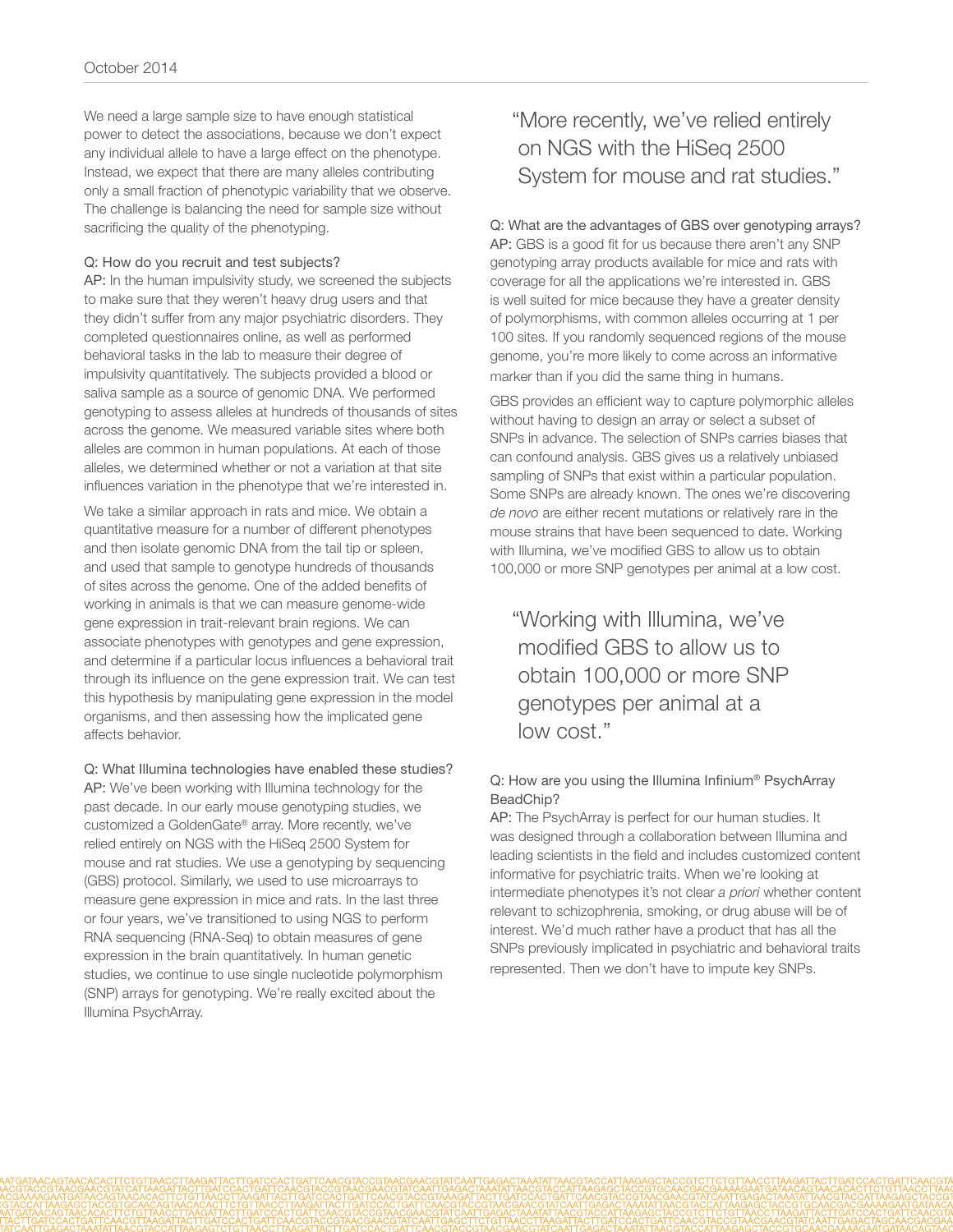#### Q: What have your studies revealed so far?

AP: We've done a number of GWAS in mice and discovered several genes that were not previously suspected of being involved in physiological and behavioral traits. We found the gene *Csmd1* associated with behavioral traits in mice. That gene was subsequently implicated by the Psychiatric GWAS Consortium (PGC) schizophrenia effort as being a schizophrenia risk allele. We're actively working on mechanisms for the mouse behavioral effects of *Csmd1*.

We're also looking at the gene *Cdh13*, which has been linked with subjectively positive effects of amphetamine in our animal and human studies. It's also implicated in other drug abuse and ADHD traits. We're interested in understanding the mechanism of *Cdh13* in mice and rats.

#### Q: What is the most surprising finding you've seen so far in your GWAS studies?

AP: When we were looking at the subjectively euphoric effects of amphetamine in healthy human subjects, we looked at how the polygenic influence of that trait maps onto different disease traits. We saw there is a common genetic influence on high amphetamine-liking scores and schizophrenia. We were interested in the direction of that association, so we investigated whether people that like amphetamine were more or less prone to schizophrenia. I was absolutely certain that the high scores for liking amphetamine would increase susceptibility to schizophrenia. The data proved otherwise. It demonstrated clearly that liking the subjective effects of amphetamine was somewhat protective against the development of schizophrenia in subjects. That really surprised me.

"The PsychArray is perfect for our human studies... We'd much rather have a product that has all the SNPs previously implicated in psychiatric and behavioral traits represented."

#### Q: How is your research impacting advancements in understanding behavioral disorders?

AP: We've associated the gene *Glo1* with anxiety-like phenotypes in mice. We've shown that the effect of *Glo1* on anxiety-like behaviors in animals is mediated by a previously unknown system that links glucose, or energy, utilization to the inhibitory tone as mediated by GABAA receptors in the brain.

*Glo1* encodes the enzyme that eliminates methylglyoxal, which is a GABAA receptor agonist, something that hadn't been recognized previously. It's through the effect of methylglyoxal at GABAA receptors that the anxiety-like behavior is mediated. We are actively working with medicinal chemists to develop novel inhibitors of *Glo1*. We believe this is a completely novel target to treat anxiety disorders and possibly other disorders that are currently treated with GABAA agonists, particularly anxiety and epilepsy, we've already filed a patent along these lines.

That's just one example of the fundamental insights into basic cellular and systems-level biology that we've gained as a direct consequence of our quantitative genetic studies. We've identified novel candidates and been able to understand their underlying mechanisms. On the day that we saw an association between *Glo1* and anxiety-like behavior, it would not have occurred to us that it was mediated by GABAA. It was only through understanding the underlying mechanism that we were led to think about the possible clinical applications of GLO1 inhibitors.

# "We've identified novel candidates and been able to understand their underlying mechanisms."

#### Q: What are the next steps in your research?

AP: Illumina technologies are enabling much of our work, including expression quantitative trait loci (eQTL) studies using RNA-Seq. We're exploring parent-of-origin effects: alleles whose expression is biased either towards the maternally or paternally derived allele. Parental origin is often overlooked when using standard GWAS models. Because we know the paternity and maternity, and often the genotypes of the parents in our animal studies, we're able to look at that in controlled conditions. Other projects involve epistatic interactions, or gene–gene interactions, which are easier to study in model organisms. We're interested in the gene expression profiles associated with relevant genotypes, which might underlie the differences in phenotype. We're also considering how epigenetics influences some of the traits that we're been studying, and traits that we hope to study in the future.